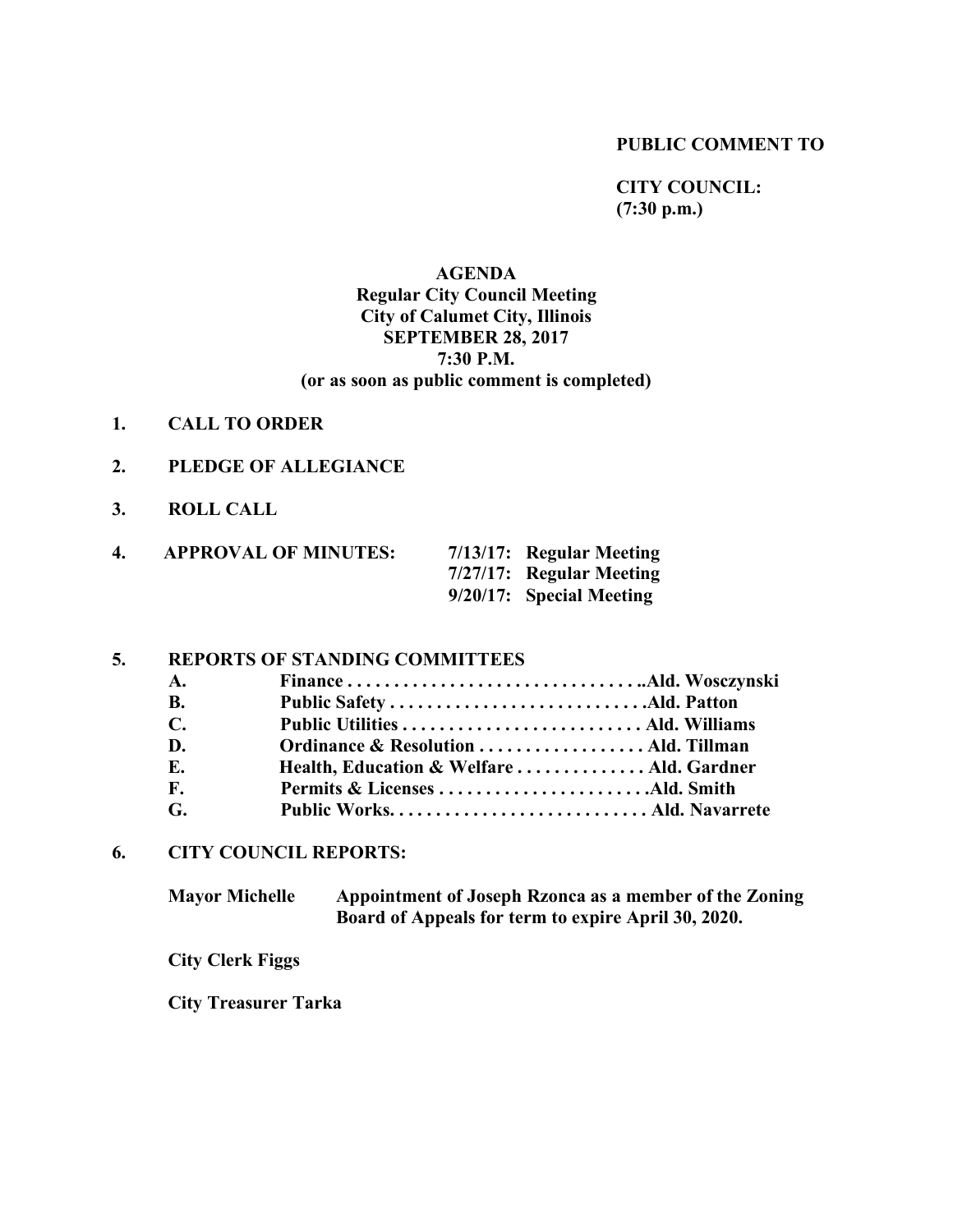**Alderman Navarrete**

**Alderman Wosczynski**

**Alderman Tillman**

**Alderman Williams**

**Alderman Gardner**

**Alderman Patton**

**Alderman Smith**

# **7. INFORMATIONAL ITEMS TO BE ACCEPTED AND PLACED ON FILE**

- 
- 
- 
- **A. Mayor Michelle Markiewicz RE: Proclaiming October as "Polish Qualkinbush American Heritage Month".**
- **B. Illinois Commerce Commission RE: Reconciliation of revenues collected under Rider UF with uncollectible costs incurred.**
- **C. Fire Department RE: Letters of Commendation.**

# **8. NEW BUSINESS**

 **A. Various Action Items - consideration of and possible action:**

- **1. Direct Police and Fire Commission to replace Officer Christopher Devlin #246 who resigned from the Calumet City Police Department Effective 9/25/17.**
- **2. Approve Tag Day request for Albert J. Shegog Christian Academy for the following locations: Sibley Boulevard and Torrence Avenue River Oaks Drive and Torrence Avenue River Oaks Drive and Burnham Avenue (Approved by the Police Department)**
- **3. Direct Public Works to assist with the 3rd Ward cleanup on Saturday, October 14, 2017 from 7am-5pm.**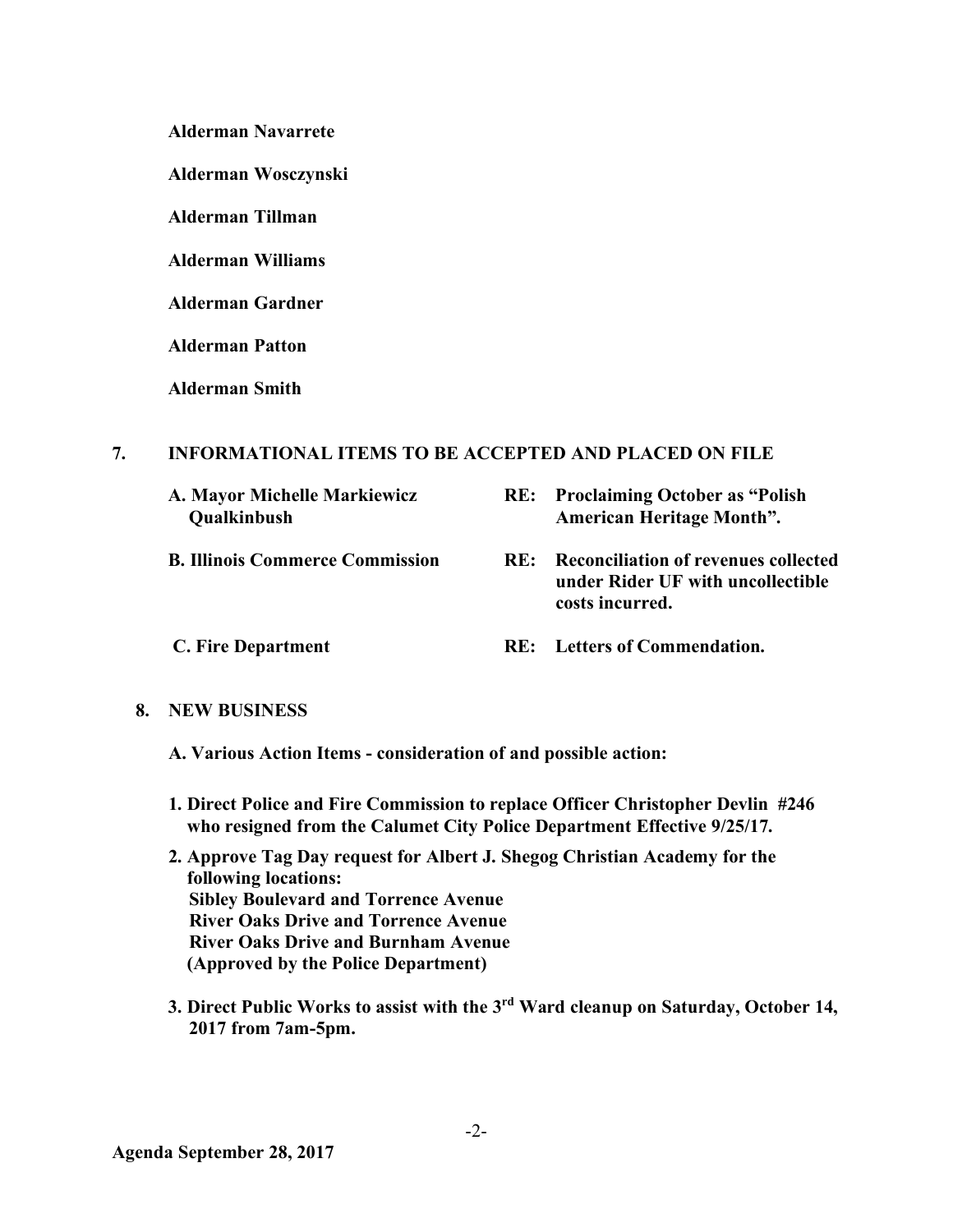- **4. Approve Tag Day request for Bread of Life Outreach Program, Inc. for December 8th and 9th at the following locations: River Oaks Drive & Torrence Avenue Sibley Blvd. & Torrence Avenue River Oaks Drive and Burnham (Approved by the Police Department)**
- **5. Accept the Zoning Board of Appeals Recommendation for the property commonly known as 154th Street (Pulaski Road) from Wentworth Avenue to Burnham Avenue form B-1 Commercial District to R-1 Residential District. (Zoning Hearing held on 9/25/17 at 7:00 p.m. at City Hall)**

### **B. BUILDING PERMITS**

#### **FENCE PERMIT – (PRIVACY)**

 **548 Muskegon Privacy 2nd Ward 3 Elizabeth Privacy 5th Ward**

#### **C. RESOLUTIONS AND ORDINANCES**

- **1. Resolution Honoring Florence Wiertick on her 100th birthday.**
- **2. Ordinance Authorizing the Rezoning of Property Commonly known as 154th Street (Pulaski Road) from Wentworth Avenue to Burnham Avenue from B-1 Commercial District to R-1 Residential District in the City of Calumet City, Cook County, Illinois**
- **3. An Ordinance Adopting the Provisions of the Cook County Ordinance Creating a Minimum Wage in the City of Calumet City, Cook County, Illinois**
- **4. Ordinance Amending Chapter 90 of the Municipal Code of the City of Calumet City, Cook County, Illinois-Handicapped Parking by adding 375 Jeffrey Avenue.**
- **5. Ordinance of the City of Calumet City, Cook County, Illinois amending Chapter Six of the Municipal Code of Ordinances of the City of Calumet City, Cook County, Illinois.**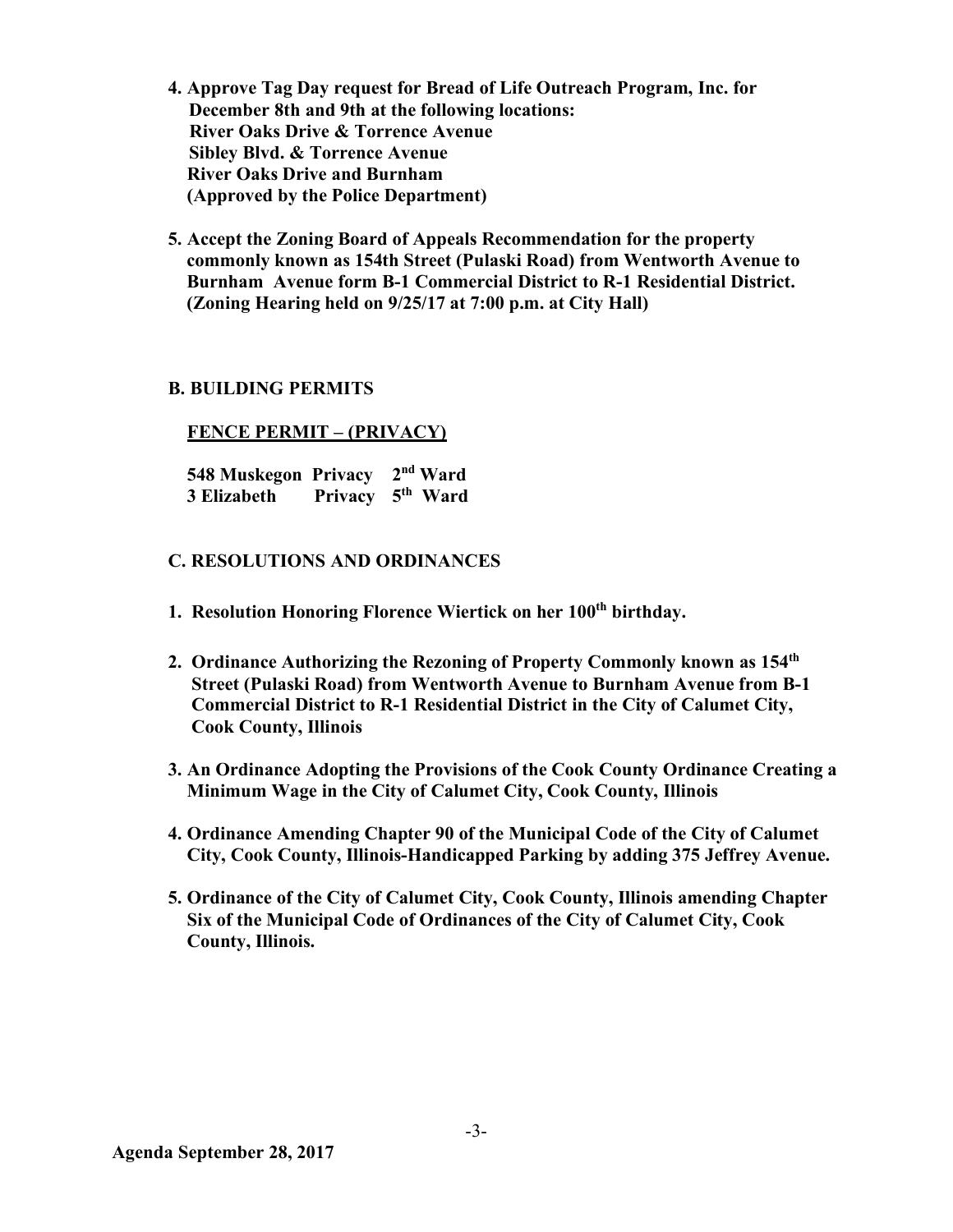# **D. FINANCIAL MATTERS**

- **1. Approve a settlement in the lawsuit entitled Antionette Ross v. Calumet City, 2015 L 066060; direct City Treasurer to remit payment in the amount stated in the correspondence to be charged to account #0105 52270.**
- **2. Amend the motion dated July 27, 2017 to the following: Approving the payments to Miner Electronics in the amount of \$13,241.20 and Motorola in the amount of \$31,650.00 and authorize the Treasurer's Office to remit payments from account 01099-52990.**
- **3. Authorize the City Treasurer to reclass the expenditures which total \$21,900.00 from expense account 01099-52645 to 12507-52645 and to transfer money from the 2017A Capital Project Fund to the Corporate Fund.**
- **4. Approve the replacement of bunker gear and a new set for the new hire; authorize the City Treasurer to remit payment to Air One Equipment in the amount of \$18,620.00; this is be charged to line item #01070-53440.**
- **5. Approve the purchase of ballistic vests; authorize the City Treasurer to remit payment to Ray O'Herron in the amount of \$8,450.00 to be charged to account #01060-55155.**
- **6. Authorize repair to the collapsed sewer at 334-152nd Pl.; direct City Treasurer to remit payment to Calumet City Plumbing in the amount of \$8,122.00 to be charged to Account #03036-52101.**
- **7. Authorize repair to the collapsed section of the main sewer at 714 State Line Rd.; direct City Treasurer to remit payment to Calumet City Plumbing in the amount of \$8,607.00 to be charged to Account #03036-52101.**
- **8. Authorize cleaning debris from the top section of the draining basin in the pond area at the Yates Retention Pond; direct City Treasurer to remit payment to Calumet City Plumbing in the amount of \$9,159.60 to be charged to Account #03036-52359.**
- **9. Authorize repairing, cleaning and hydro-jetting the sewer collapse on the NE corner of Waltham St. and Golf Ct. and the repair to the basin around the storm sewer on the NW corner; direct City Treasurer to remit payment to Calumet City Plumbing in the amount of \$9,474.00 to be charged to Account #03036- 52101.**
- **10. Authorize repairing, cleaning and hydro-jetting the sanitary sewer at 1250 Torrence Avenue.; direct City Treasurer to remit payment to Calumet City Plumbing in the amount of \$10,132.50 to be charged to Account #03036-52101.**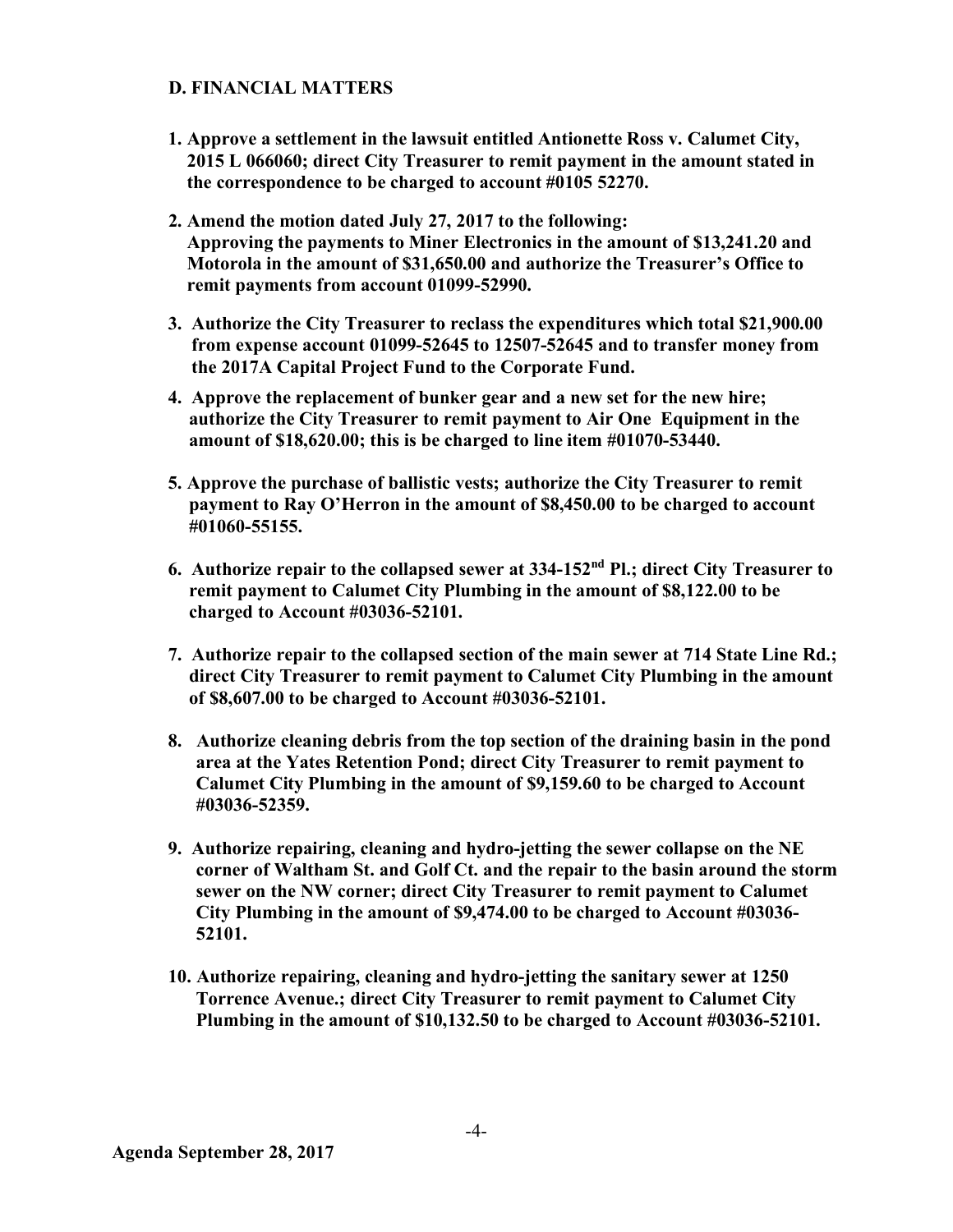- **11. Authorize water meter piping repairs needed for the installation of new water meters at the various addresses listed on the invoice; direct City Treasurer to remit payment to Calumet City Plumbing in the amount of \$18,633.34 to be charged to Account #03036-52349.**
- **12. Authorize alley grading for alley at 634 Merrill Avenue; direct City Treasurer to remit payment to Holland Asphalt in the amount of \$7,000.00 to be charged to Account #01041 52341.**
- **13. Authorize the removal of the existing volute in the wet well, the installation of a new 12" storm pump and volute at the Yates Lift Station; direct City Treasurer to remit payment to Metropolitan Pump Company in the amount of \$40,435.00 to be charged to Account #03036-52359.**
- **14. Approve payment to Spillman Technologies, Inc.; direct City Treasurer to remit payment to Spillman Technologies, Inc. in the amount of \$17,980.00 to be charged to Account #06860-5517 (15-05 Acct.)**
- **15. Authorize asbestos removal of the property located at 270 River Oaks Drive; direct City Treasurer to remit payment to Alliance Environmental Control, Inc. not to exceed \$7,545.00 to be charged to account #01099-52645.**
- **16. Authorize asbestos removal of the property located at 260 River Oaks Drive; direct City Treasurer to remit payment to Alliance Environmental Control, Inc. not to exceed \$7,545.00 to be charged to account #01099-52645.**
- **17. Authorize asbestos removal of the property located at 304 Pulaski Rd.; direct City Treasurer to remit payment to Alliance Environmental Control, Inc. not to exceed \$7,470.00 to be charged to account #12507-52645.**
- **18. Authorize asbestos removal of the property located at 439 Burnham; direct City Treasurer to remit payment to Alliance Environmental Control, Inc. not to exceed \$5,785.00 to be charged to account #12507-52645.**
- **19. Authorize asbestos removal of the property located at 942 Golf Court; direct City Treasurer to remit payment to Alliance Environmental Control, Inc. not to exceed \$6,980.00 to be charged to account #12507-52645.**
- **20. Authorize asbestos removal of the property located at 445 Burnham; direct City Treasurer to remit payment to Alliance Environmental Control, Inc. not to exceed \$5,345.00 to be charged to account #12507-52645.**
- **21. Authorize asbestos removal of the property located at 575 Torrence; direct City Treasurer to remit payment to Alliance Environmental Control, Inc. not to exceed \$6,390.00 to be charged to account #01099-52645.**